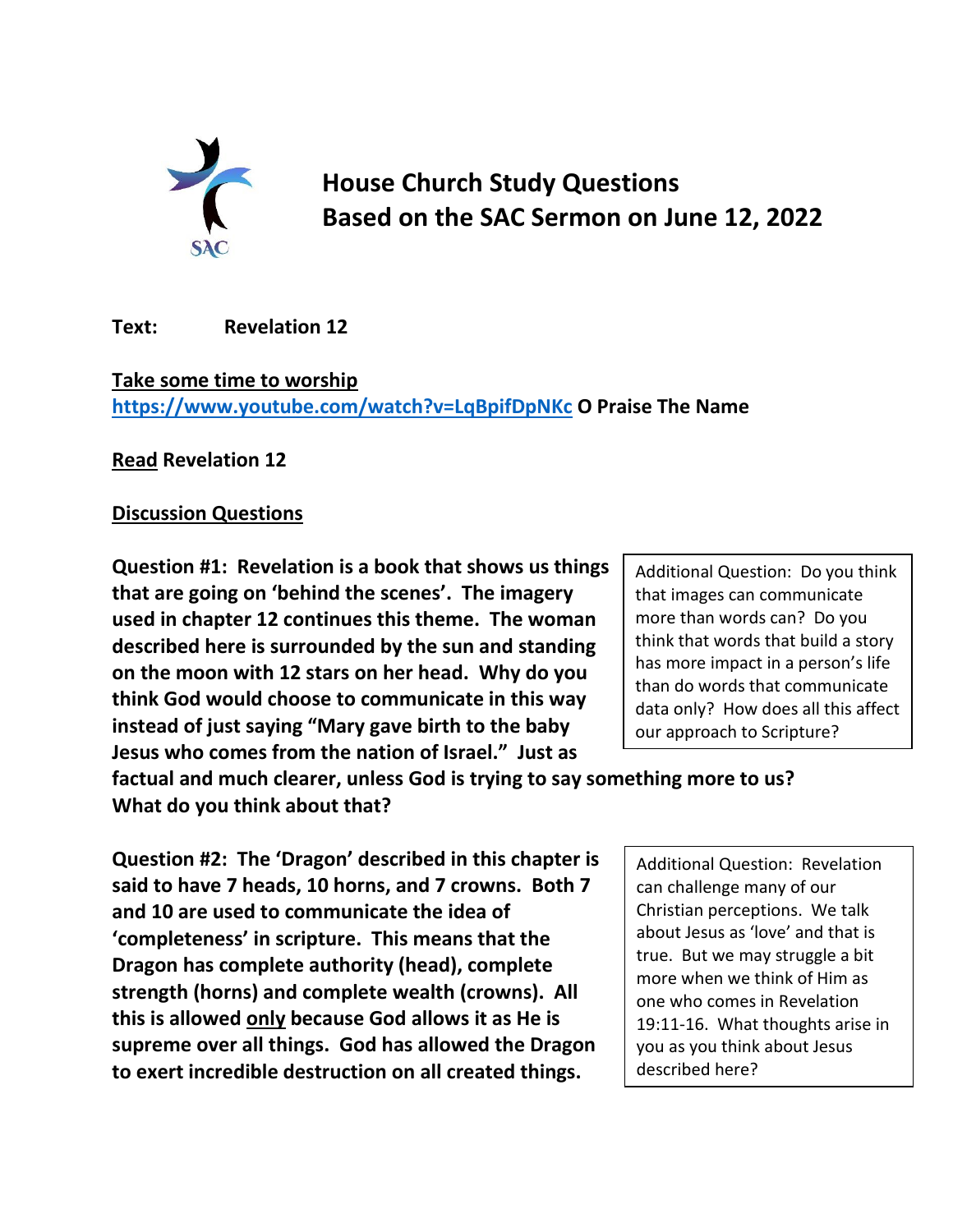## **Does this make you feel that God is unjust or just? Why or why not?**

**Question #3: When the woman gives birth to her child (Jesus) we are told that the Dragon tries to kill it. Interestingly, if we take the Bible as a** *chronological* **revelation, then we have some problems. Why? Because Herod the Great has** *already* **sent out a decree that all boys two years and younger be killed in order that the One who is to be King of the Jews would not threaten Herod's throne. We need to remember that the themes of Scripture are meant to communicate a message that will affect our hearts and souls in order** 

**for us to be transformed into the image of Jesus Himself. Scripture is more about** *essence* **and less about** *sequence***. How does this affect your view of Scripture?**

**Question #4: In Revelation 12:9, 12:10, 12:12, 12:13 the Devil is described again and again as being hurled down. The Devil is dethroned! The Hebrew word for 'hurled' is** *ebleth* **which means 'bounced'. Just like a bouncer forcibly throws out a disturber from a bar, the Devil has been** *bounced* **from heaven! What thoughts arise in you when you think of this fact?**

**Question #5: The Devil goes after the church (you and I) in three ways: He** *accuses* **(guilt/condemnation 12:10); He** *deceives* **(tries to convince us to be our own gods 12:9); and he is a** *killer* **seeking to destroy us who bear the image of God.**

**We overcome the Enemy by three things: Blood of the Lamb (12:11); word of our testimony (Jesus! 12:11); Living with no fear in Him (12:11).** 

Additional Question: Read 2 Timothy 3:16-17. Think about this passage in light of the incredible events taking place in Revelation, and then think about this passage in light of sitting in a comfy church service with padded seats. What thoughts come to mind about what Scripture is trying to say to us?

Additional Question: Read Luke 10:18-20. Jesus identifies that Satan has been thrown down to earth, and that he is now wreaking havoc on people there. But then he says to his disciples not to celebrate that they have authority over demons but that they have their names written in the book of life in heaven. How does this perspective affect how we might perceive the value of life in Jesus?

Additional Question: Chapter 12 ends with this chilling reminder that the Dragon is enraged at his heavenly defeat, and that he doesn't have much time to inflict as much pain as possible—and that pain is directed against the church, you and I. How can we help each other endure this trial and live with purpose that will glorify Jesus?